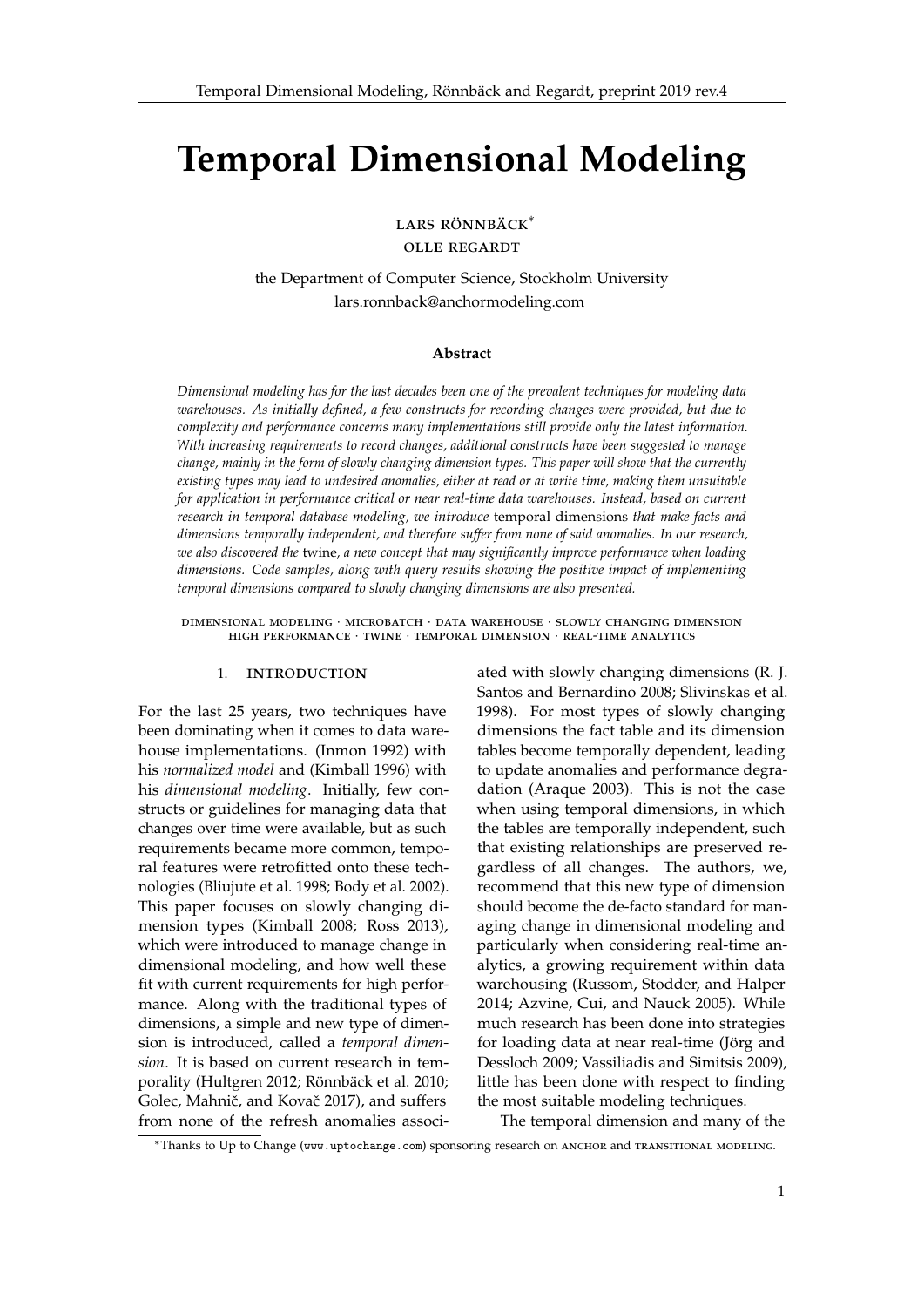existing types support all three query categories that may be relevant when retrieving information that changes over time (Golfarelli and Rizzi [2009;](#page-12-8) Ahmed, Zimányi, and Wrembel [2015\)](#page-12-9):

- TIY Today is Yesterday, in which all facts reference the current dimensional value.
- toy Today or Yesterday, in which all facts reference the dimensional value that was in effect when the fact was recorded.
- YIT Yesterday is Today, in which all facts reference the dimensional value that was in effect at certain point in time.

The paper has a running example and is structured as follows. This section served as an introduction to the topics discussed, Section 2 presents slowly changing dimensions, their models, and issues stemming from how they are implemented, and Section 3 introduces our new concept of a temporal dimension. Following that is Section 4, that presents results from reading from and writing to the different types of dimensions, Section 5 contrasting our work with related research, and Section 6 that ends the paper with conclusions and suggestions for further research.

#### 2. slowly changing dimensions

A running example will be used to illustrate the differences found in the models of the slowly changing dimensions of type 1–7, the "junk" type, and the temporal dimension. The example model, containing a simple fact and dimension table, can be seen in Figure [1.](#page-1-0) Each column is contained in a box, which is lined and shaded when that column is part of the primary key in the table, and white with dotted lines if not. Slanted text is used for columns that have nothing to do with the keeping of a history of changes and upright text for the columns necessary to keep such a history. Relationships between tables are shown along with their cardinalities.

To keep the model uncluttered and to the point, it is the simplest possible that still conveys the construction of the different types. The dimension table has a single

value, dimProperty, along with a primary key, dim ID. The fact table references this key from a column with the same name, along with one measure, factMeasure, and the date, factDate, for which this measure was recorded<sup>[1](#page-1-1)</sup>. The primary key in the fact table is a combined key, consisting of all dimension table references (in our case one) and the date that the measures were recorded.

The numbering of the types are taken from (Kimball [1996\)](#page-13-0) for types 1 to 3, whereas 4 to 7 and "junk" come from (Ross [2013\)](#page-13-2) and (Wikipedia [2019\)](#page-13-8), favoring those definitions that actually capture a history of changes. There is, in fact, also a slowly changing dimension of type 0, but in that type changes are simply discarded, resulting in information that is not up to date. As this is less than desirable, type 0 will not be discussed further. It is well known that change is prevalent and integral to almost all information, so with no further ado, these are the types of solutions retrofitted onto dimensional modeling, trying to solve the problem of managing change.

## <span id="page-1-0"></span>2.1. **TYPE I**



**Figure 1:** *Dimensional model, with a slowly changing dimension of type 1, also coinciding with type 0.*

In type 1, depicted in Figure [1,](#page-1-0) destructive updates of dimProperty are used to bring information up to date. The history is, of course, lost, and this type can only support TIY. This type is commonly used, despite its inability to keep previous versions, probably because the

<span id="page-1-1"></span> $1$ Normally dates are referenced from a fact table to a time dimension, but since that would only introduce additional and for all illustration and testing purposes equal complexity, it was simplified to a column directly in the fact table.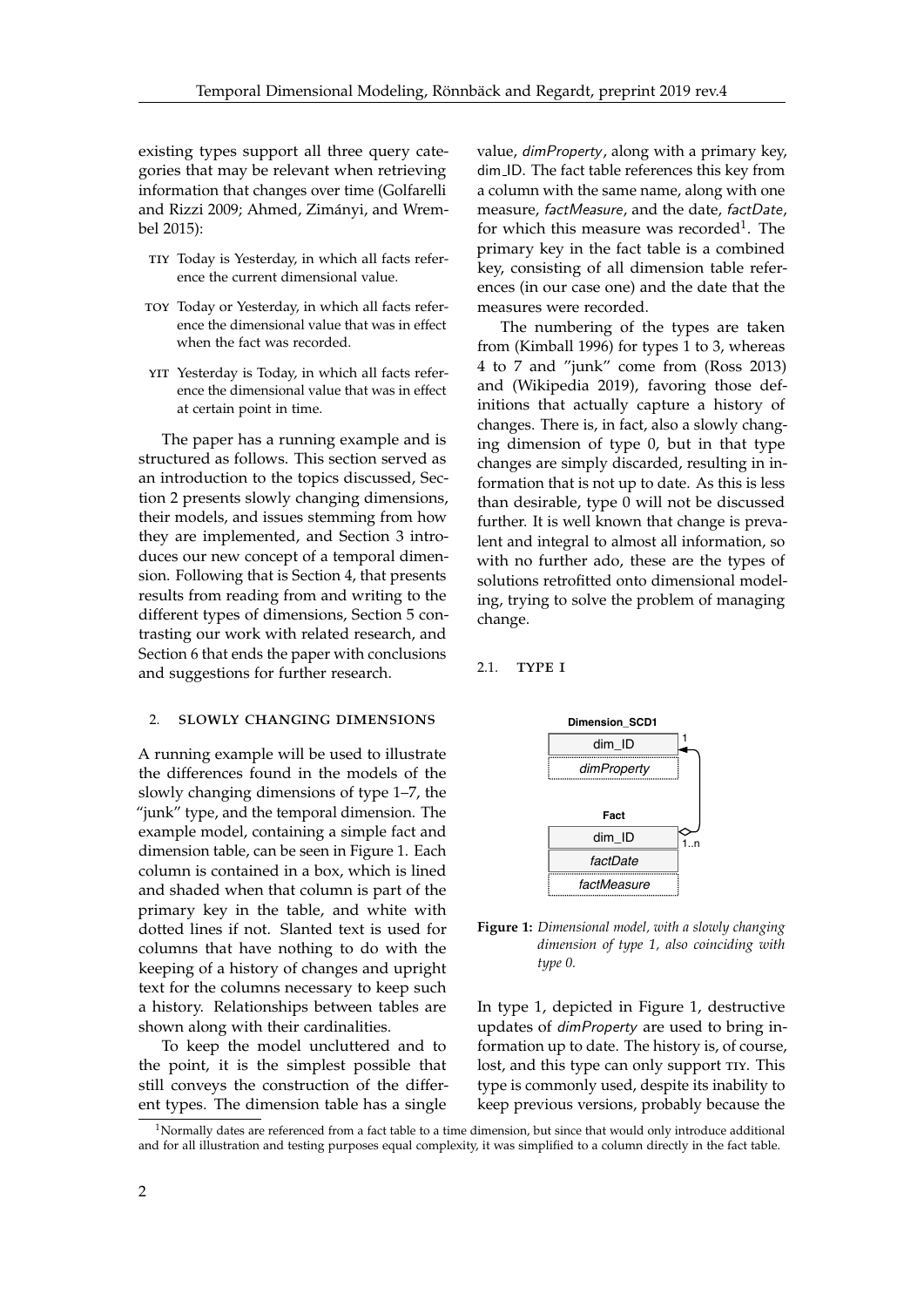other types of slowly changing dimensions result in added complexity. However, as the requirement is to keep a history of the changes made, this type is discussed less, but will act as a point of reference when performing the experiments that measure performance of read and write operations.

## 2.2. TYPE II

In type 2, depicted in Figure [2,](#page-2-0) instead of updating dimProperty a new row is added with the new value. This row will have a different dim ID, so in order to be able to correlate this change with the row containing the original value, some portion of the dimension must remain static over changes. This is represented by the dimStatic column. If all values can change, this may instead be introduced through a generated identifier. Furthermore, to know the order of changes and when they took effect, a dim\_ValidFrom date is added.

<span id="page-2-0"></span>

**Figure 2:** *Dimensional model, with a slowly changing dimension of type 2.*

Facts with factDate after dim ValidFrom will reference the new value, and considering a model that regularly is receiving data, this will build a toy connection between facts and dimension values. This can lead to confusion, particularly if aggregating measures over dimProperty, which now yields at least two different aggregates, given the circumstances. Bringing facts into a TIY or YIT view is possible through the combination of dimStatic and dim ValidFrom, but the resulting query is complex and needs additional indexing in order to be performant.

If the use case of  $T<sub>IV</sub>$  is much more common, it is possible to update fact references when values change. This will instead take a heavy hit on performance at write time, since part of a primary key in the fact table is updated.

<span id="page-2-1"></span>2.3. TYPE III



**Figure 3:** *Dimensional model, with a slowly changing dimension of type 3.*

In type 3, depicted in Figure [3,](#page-2-1) columns are added to manage change. The column dimProperty is split into dimProperty<sub>-V1</sub> and dimProperty V2, if only two versions are of interest. This limits the number of changes that can be kept track of, since regularly adding columns to the table will make it unwieldy. Any existing queries will also have to be continuously maintained in order to cope with the addition of new columns. Furthermore, if only a few of the rows in the dimension change, most rows will never have seen any changes and their columns then contain empty or dummy values for all but the first version, which is a waste of space.

## 2.4. TYPE IV

In type 4, depicted in Figure [4,](#page-3-0) a type 1 destructive update is used on the actual value in the dimension table producing a TIY connection. However, this is complemented by a second "history" table, to which the row with the value about to be updated first is copied. The primary key in the history table consists of the combination of the columns dim ID and dim ValidFrom. Historical rows thereby retain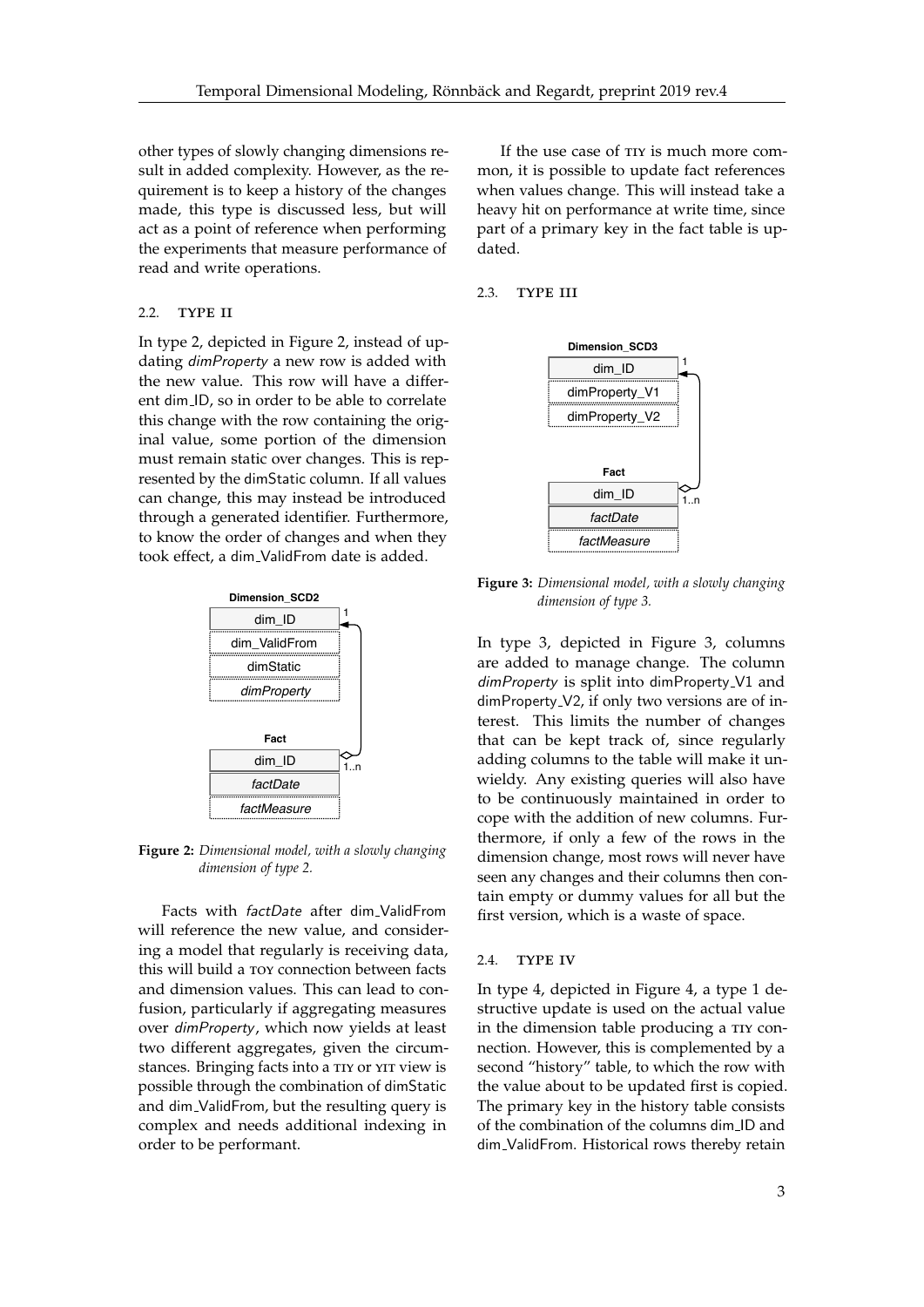their original dim ID, making it easier to find them, but since the key now is composed it cannot be referenced from the fact table. The dashed reference line intends to show that a non-enforced relationship nevertheless exists.

The drawback is that a performance hit is taken at write time, since not only must a value be updated, but rows must also be copied between tables. As no referential integrity constraint exist between the fact and the history table, consistency must instead be guaranteed by other means. Queries for which YIT or TOY is of interest become less complex than in the case of type 2, but table elimination is no longer possible (Paulley [2000\)](#page-13-9), due to the lacking referential integrity constraint. This may prove a problem in situations where many dimensions are slowly changing according to this type, since unneeded joins may be performed during execution of the query.

<span id="page-3-0"></span>

**Figure 4:** *Dimensional model, with a slowly changing dimension of type 4.*

#### 2.5. TYPE V

Taking ideas from type 2, type 5 depicted in Figure [5,](#page-3-1) complements the dimension with the column dim Current ID, making it easy to find the current information. Where a single join from the fact to the dimension table yields a toy connection, the tiy connection is only a second join away. Performance is

hampered by the fact that searches need to be done over non-primary keys, which necessitates the need for secondary indexes. Furthermore, YIT still needs custom queries, and whenever a value changes updates are needed on existing rows, to repoint these towards the new latest row.

<span id="page-3-1"></span>

**Figure 5:** *Dimensional model, with a slowly changing dimension of type 5.*

#### 2.6. TYPE VI

Trying to remedy some of the disadvantages of type 2, type 6 depicted in Figure [6](#page-3-2) shares almost the same structure, but with a different primary key. The advantage of this type is that it is no longer needed for any part of the dimension to remain static, since the same dim ID will remain across changes, thanks to dim ValidFrom now being part of the primary key.

<span id="page-3-2"></span>

**Figure 6:** *Dimensional model, with a slowly changing dimension of type 6.*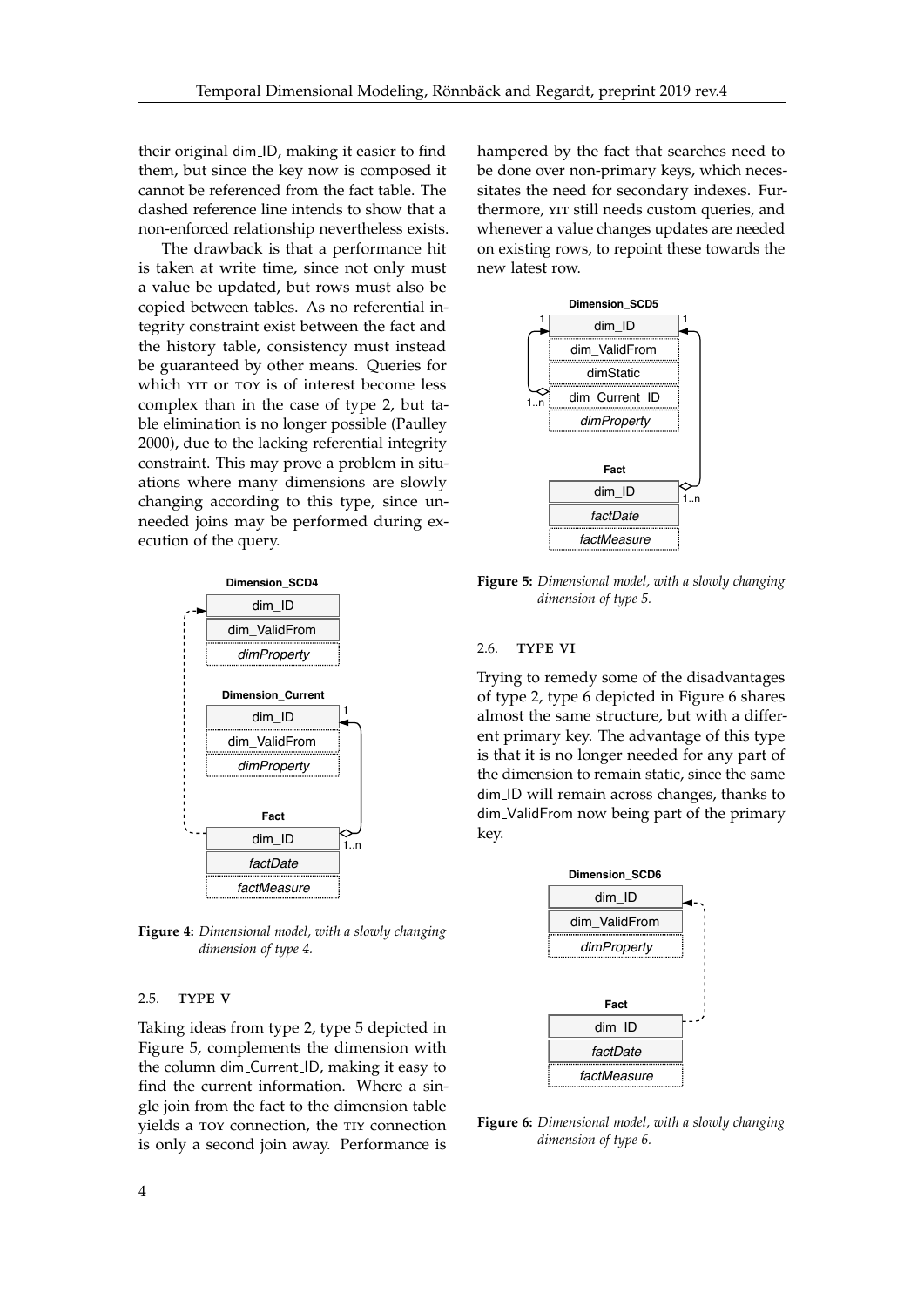The sacrifice being made is that referential integrity no longer can be maintained, as only half of that key is present in the fact table. While this gives a lot of flexibility, with no preference towards either of tiy, toy, or YIT, problems arise if this model is the source for a cube, or any tool that requires referential integrity. A possible circumvention, although not mentioned in literature but probably existing in practice, would be to create regular views corresponding to TIY and TOY, which the fact table can reference using a logical key in the tool utilizing the model.

#### 2.7. TYPE VII

Combining ideas from type 2 and type 5, type 7 depicted in Figure [7](#page-4-0) also adds a column to keep track of the current information. Rather than to reference this from the dimension, as in type 5, the fact table is extended with a column. Compared to type 5 the current information is now a single join away instead of needing a double join.

<span id="page-4-0"></span>

**Figure 7:** *Dimensional model, with a slowly changing dimension of type 7, which extends the fact table with a foreign key column referencing the current dimension information.*

Having the same issues as type 5 with additional indexing and requiring a static part, the reduced number of joins should, however, improve performance at read time. The tradeoff is that more rows need updating at write time, since now fact rows have to be updated instead of dimension rows, and they tend to be much more numerous.

#### <span id="page-4-1"></span>2.8. junk and mini dimension



**Figure 8:** *Dimensional model, with a rapidly changing dimension, through mini and junk dimensions.*

A final approach depicted in Figure [8,](#page-4-1) not having been given a type, is still a construction that aims to manage change. The introduction of a "junk" and "mini" dimension is recommended when changes occur more rapidly than what is suitable for a slowly changing dimension. It is not clear exactly what rapidity necessitates this, but most likely when some part of the dimension changes considerably more often than other parts.

The parts that change rapidly, dimProperty in our case, are moved to a junk dimension, having its own primary key. Parts that are static or change slowly may remain in the original dimension, which is of a suitable slowly changing dimension type. All that remain in the original dimension in the example is dim ID. A mini dimension is then introduced that references both the original dimension and the junk dimension, in which the primary key is extended with dim\_ValidFrom.

This is actually the only model in which both referential integrity is maintained as well as being agnostic with respect to TIY, TOY, and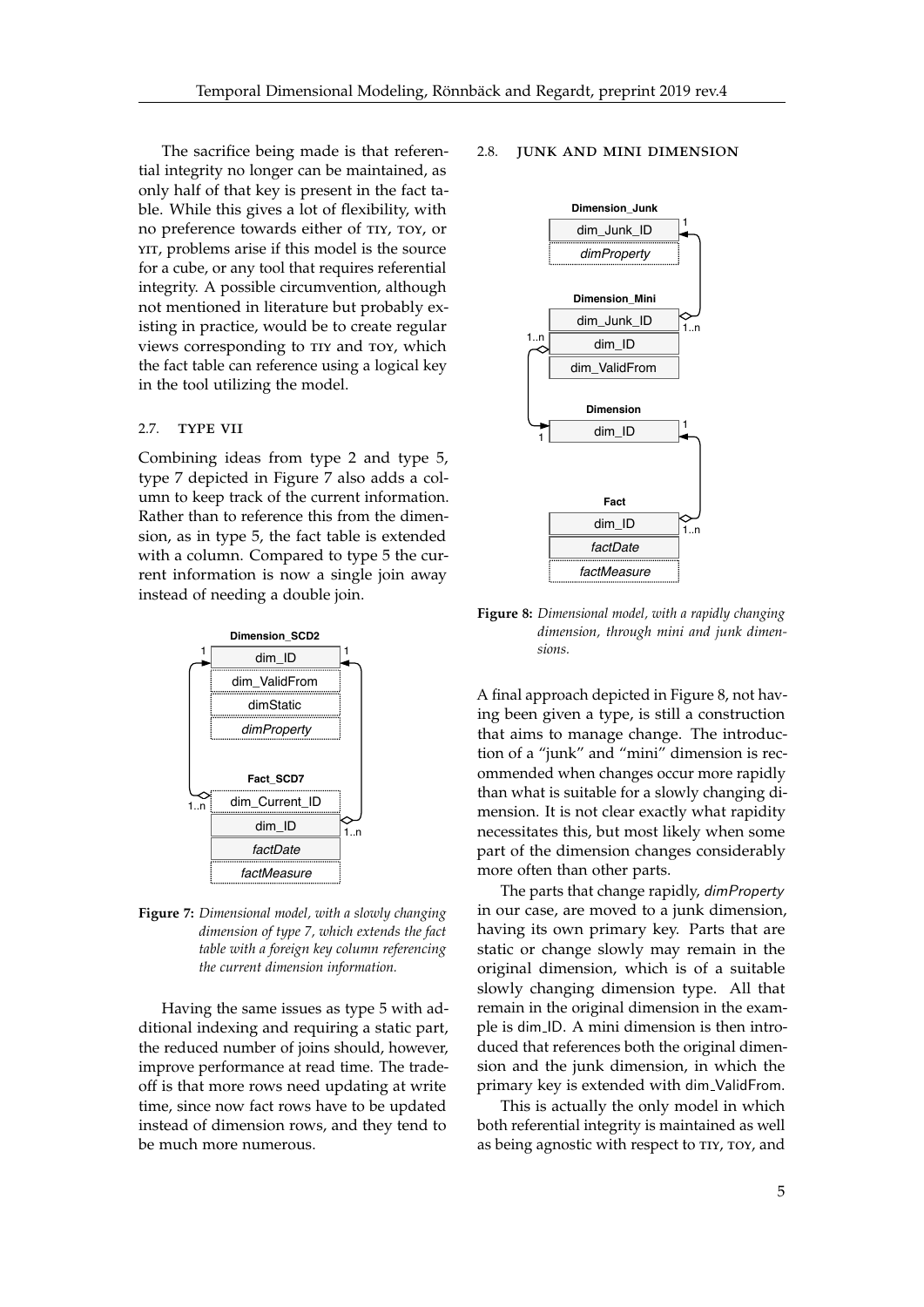YIT. It suffers from now needing three joins in order to assemble the information, along with complex query logic. Furthermore, it relies upon the modeller making perfect assumptions about which columns will change rapidly, slowly or not at all. Of course, all columns could be moved to the junk dimension, but if they change at very different rates, a lot of information will be unnecessary duplicated.

#### 3. temporal dimension

Surprisingly, there is a model that is simpler in nature than many of the ones already presented that maintains referential integrity, is agnostic with respect to how the information should be temporally retrieved, and that has very respectable read and write performance. The key is the realization that temporal information benefits from having its immutable and mutable parts separated from each other and that minimal assumptions should be made concerning the future of the information being modeled.

<span id="page-5-0"></span>

**Figure 9:** *Dimensional model, with the in this paper introduced temporal dimension, along with an optional "valid from" column in the fact table.*

The hereafter dubbed *temporal dimension* can be seen in Figure [9.](#page-5-0) It has two parts, a *mutable* table similar to a type 6 slowly changing dimension and an *immutable* table, similar to

what would remain of the original dimension in the junk dimension scenario on the assumption that all columns may change. Should more properties be available in the dimension and those change at very different rates, each can reside in its own mutable table, still referencing the same immutable table.

While it may look strange to introduce an immutable table with a single column, in between the fact and dimension table, it ensures that referential integrity can be maintained by the database. Perhaps even stranger is the fact that the query optimizer can use these constraints to completely eliminate this table during the execution of retrieval queries, directly joining the fact and the mutable table. The immutable table will not be physically touched, and therefore behaves only like a logical modeling construct, not adversely affecting performance.

The optional dim ValidFrom column in the fact table is used to retain which version is in effect with respect to the factDate. This will speed up toy queries to some extent, at the cost of enlarging the fact table, which then slightly slows down TIY and YIT queries. Depending on the requirements this column may be omitted.

#### 4. comparative experiment

Experiments have been made in which read and write performance have been tested for type 1–7 and junk compared with the presented temporal dimension. Read performance is further classified into the three query types necessary to retrieve information in TIY, TOY, and YIT. Write performance is measured separately for adding and updating rows in the dimension and fact tables.

## 4.1. configuration

The tests were carried out on a server equipped with an Intel i7 4770 4-core CPU, 32 GB of RAM, an Intel 750 PCIe NVMe SSD as data disk, and four RAID-striped Samsung 840 Pro SATA SSD assembled as a temp disk. The server was running a 64-bit Microsoft Windows $\mathbb{R}$  operating system and the chosen database engine was Microsoft SQL Server<sup>®</sup> 2017 Developer Edition.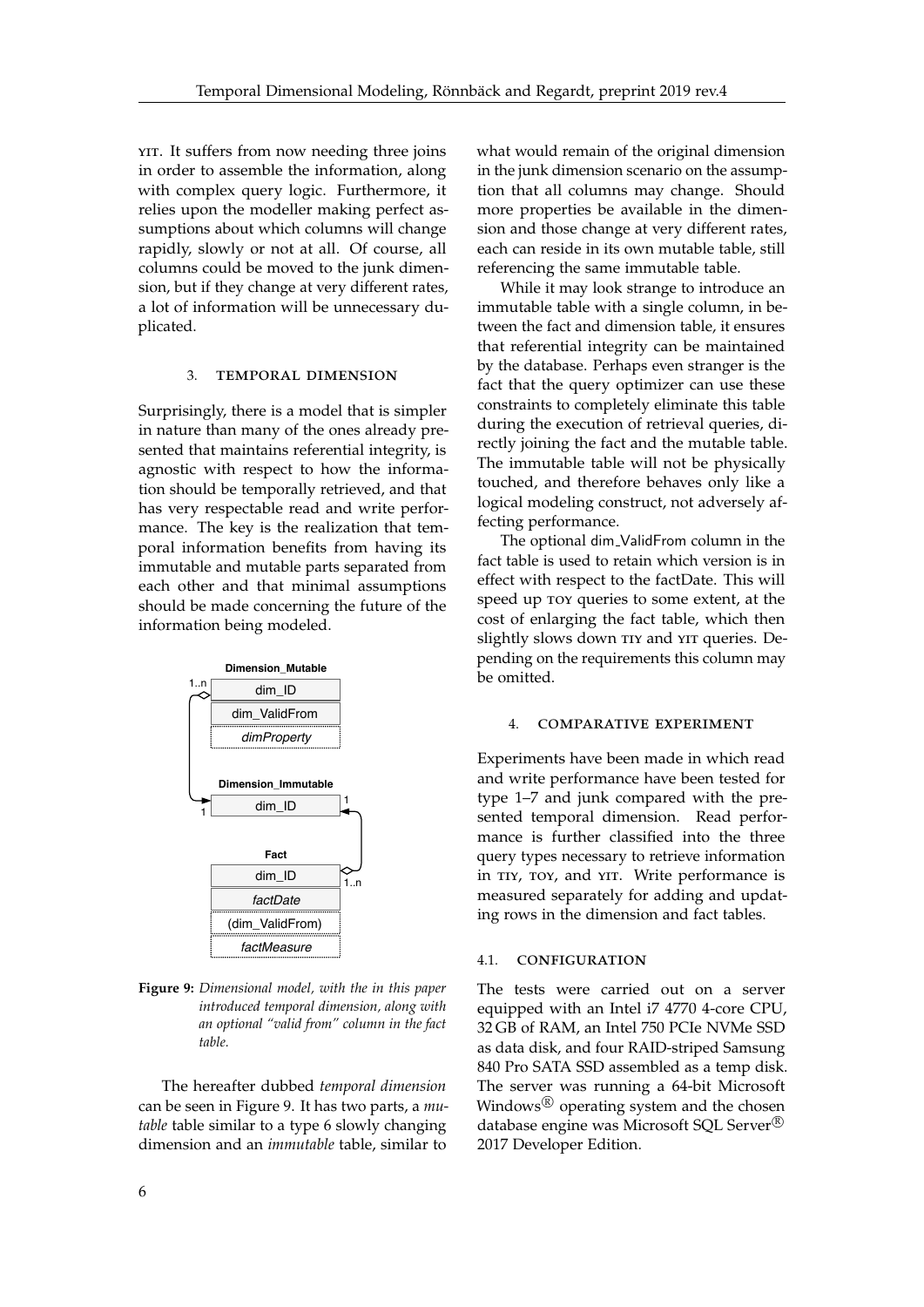The initial dimension data consists of  $2^{20}$ , 1048576, unique values for dim ID, for which one value changes  $2^{20}$  times, two values change 2<sup>19</sup> times, four values change 2<sup>18</sup> times,  $\dots$ ,  $2^{18}$  values change two times, and  $2^{19}$  values change one time, thus representing both slowly and rapidly changing values. This resulted in 21 495 808 dimension rows in total. The times these changes were made, captured by dim ValidFrom, will range from the end of 2017 back to January 2008, with the most rapidly changing every five minutes. The initial fact data consists of 10 rows added every minute over the same time range, but captured by factDate, with each row referencing a randomly selected dim ID. This random distribution is squarely skewed towards the values in the dimension that change more often. This resulted in 52 427 836 fact rows in total.

These values were chosen in order to achieve query execution times in the range of seconds to minutes, which was considered long enough to not be disturbed by other factors and short enough to make the experiment feasible. They also represent the concept of microbatches, achieving near real-time updated data. For testing the write performance a larger batch had to be constructed to achieve consistent measures during the experiment. The method of loading is through reg-ular SQL statements<sup>[2](#page-6-0)</sup>. For writing to the dimension, all dimProperty values related to the 1 048 576 unique dim IDs receive an update in the beginning of 2018, and equally many new values are added. One fact row per dim ID is also added, totalling 2 097 152 new rows. In order to ensure that the tests are as equal as possible with respect to the data, the temporal dimension model was populated first, and the others populated from it.

Figure [10](#page-6-1) begins with a code sample showing the creation of the tables for the temporal dimension. Both the fact and mutable dimension table is partitioned by respectively the year of factDate and the year of dim ValidFrom, to liken them with actual implementations. Tables for type 1–7 and junk are created in a similar manner, following the

models presented earlier. Partitioning can be and is used for all types where dim ValidFrom is part of the primary key. All code for reproducing the tests is available online (Rönnbäck [2018\)](#page-13-10) or by request to the corresponding author.

```
create table Dimension Immutable (
   dim ID int not null,
   primary key (dim_ID asc)
);
create table Dimension_Mutable (
   dim ID int not null,
   dim ValidFrom smalldatetime not null,
   dimProperty char(42) not null,
   foreign key (dim_ID) references
        Dimension_Immutable (dim_ID),
   primary key (dim_ID asc, dim_ValidFrom desc)
) on Yearly(dim_ValidFrom);
create table Fact (
   dim_ID int not null,
   factDate smalldatetime not null,
   factMeasure smallmoney not null,
   foreign key (dim_ID) references
        Dimension Immutable (dim ID),
   primary key (dim_ID asc, factDate asc)
) on Yearly(factDate);
create function pitDimension (
   @timepoint smalldatetime
)
returns table as return
select
   dm in effect dim ID
   dm_in_effect.dim_ValidFrom,
   dm in effect.dimProperty
from (
   select
      ∗,
      row_number() over (partition by dim_ID order
           by dim_ValidFrom desc) as
           ReversedVersion
   from
      Dimension_Mutable
   where
      dim ValidFrom <= @timepoint
) dm in effect
where
   dm in effect ReversedVersion = 1;
```
**Figure 10:** *Code sample showing how to create the in this paper introduced temporal dimension, followed by the point in time parametrized view over the temporal dimension, through which the rows in effect at the given point in time can be fetched.*

<span id="page-6-0"></span><sup>2</sup>This is sometimes referred to as ELT, as in Extract, Load, then Transform. While Microsoft SQL Server comes with its own streaming data ETL tool, Integration Services, it only supports type 2 out of the box.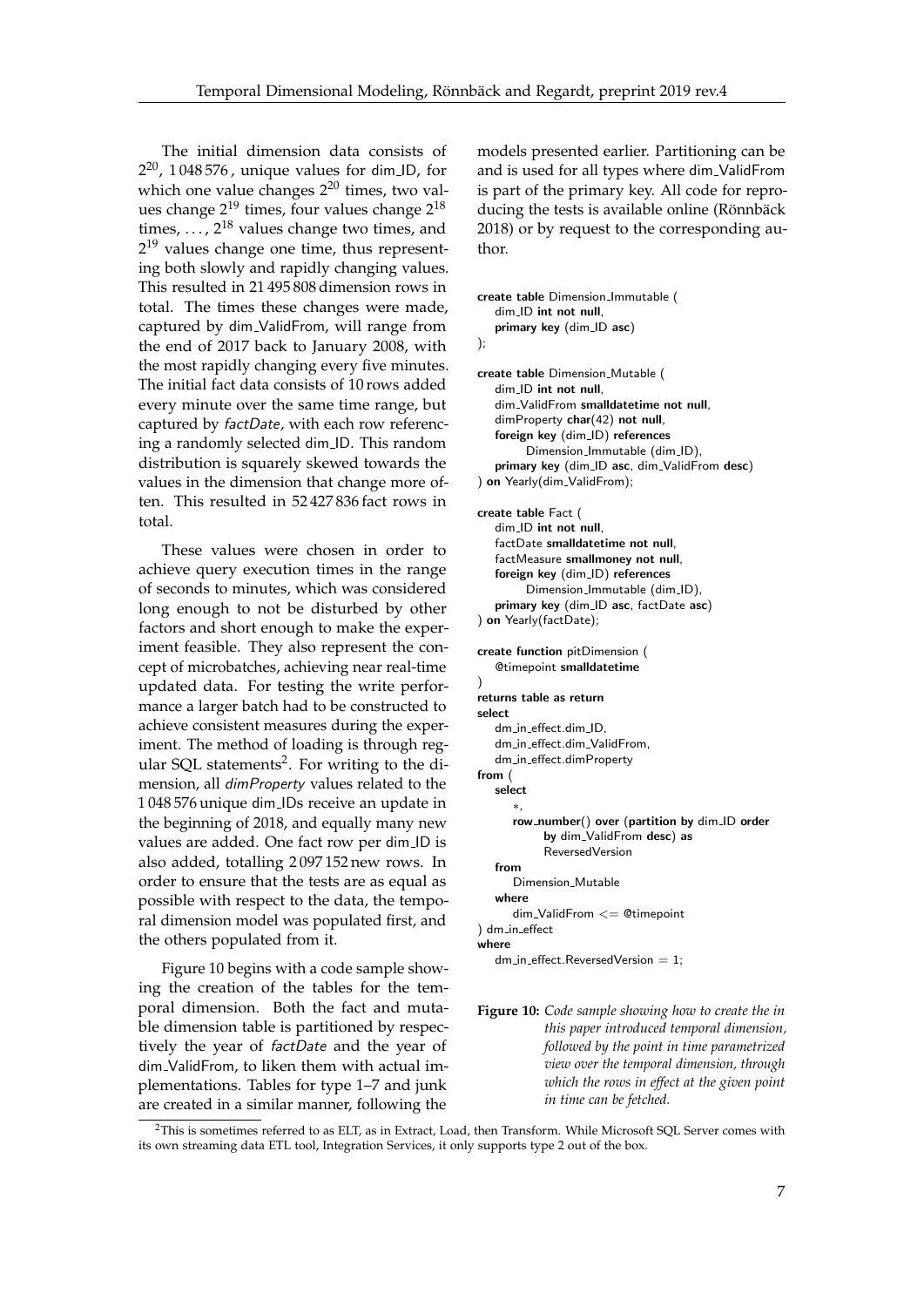## 4.2. preparation

To further liken the experimental setup with a real world scenario, parametrized views were created that encapsulate common operations. Such views are inlined by the database engine, "search and replaced" in the query, before it is passed to the optimizer, and should therefore have no performance impact compared to having typed the entire statement to begin with.

The parametrized view in the bottom half of Figure [10](#page-6-1) is created using a windowed function that helps finding the information in effect. This is just one of many thinkable ways to find the information in effect at a given point in time and several methods were evaluated with respect to performance. For each type of slowly changing dimension, the best performing method of those described by (Hutmacher [2016\)](#page-12-10) was picked for the experiment. For models in which the dim Static column is present, this instead meant using a cross apply combined with an ordered top 1 operation.

While the point in time parametrized views provide an efficient way to find information in effect at a specific point in time, as for tiy and yit, they proved to be a poor choice for toy queries. Trying to cross apply such a view for every factDate yielded a query execution estimate in which billions of operations would take place. An attempt to run such a query was halted after four hours, during which numerous drawings saw the dawn of light on a whiteboard. Among these was one in which two timelines were drawn close together, from which the idea of a *twine* came.

The parametrized view in Figure [11](#page-7-0) shows how two timelines are intertwined in order to create a lookup table between the fact and dimension keys for the information in effect. After twining the timelines, a conditional cumulative max-operation is used with a window to find the latest value from one of the timelines for each value in the other timeline over each dim ID. Using a twine, the "neverending" query now took seconds to run. As it is a simple trick, it is bound to have been discovered by practitioners, but to the best knowledge of the authors it is neither scientifically documented nor practically discussed in conjunction with slowly changing dimensions. As such, it should be of significant interest because of its tremendous performance boost. The authors have already had uses for twines in several situations outside of the dimensional modeling domain.

```
create function twineFact (
   @fromTimepoint smalldatetime,
   @toTimepoint smalldatetime
\lambdareturns table as return
select
   in effect.dim ID,
   in effect.factDate,
  in effect.dim ValidFrom
from (
   select
      twine.dim ID,
      twine.Timepoint as factDate,
      twine.Timeline,
      max(\text{case when Timeline} = 'D' \text{ then Timepoint})end) over (partition by dim_ID order by
            Timepoint) as dim ValidFrom
   from (
      select
         dim ID,
         factDate as Timepoint,
         'F' as Timeline
      from
         dbo.Fact
      where
         factDate between @fromTimepoint and
               @toTimepoint
      union all
      select
         dim ID,
         dim_ValidFrom as Timepoint,
          'D' as Timeline
      from
         dbo.Dimension Mutable
      where
         dim-ValidFrom \leq @toTimepoint
   ) twine
) in effect
where
   in effect. Timeline = 'F':
```
**Figure 11:** *Code sample showing how to create the twine parametrized view, intertwining the timelines of the fact and dimension tables between the given time points by using a conditional cumulative max-operation, windowed to find the value in effect at each point of the timeline and for each* dim ID*. It yields a significant performance gain for* toy *type queries, compared to other known methods.*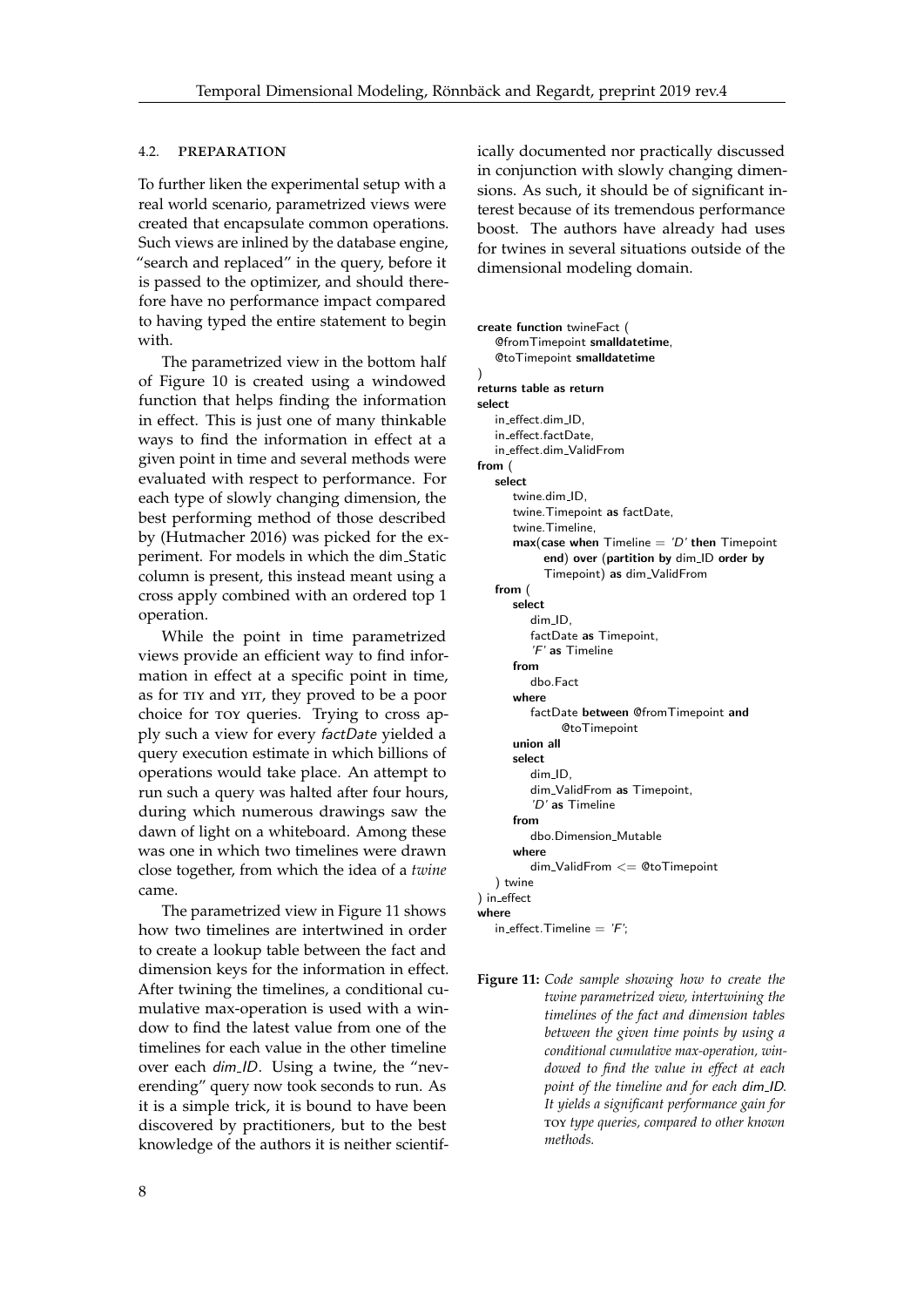## 4.3. APPROACH

With these views in place, the actual test was set up. For each type of query, reading TIY, YIT, TOY and writing to the dimension and fact tables, a loop per dimension type was set up. This loop was run four times when measuring read times, with the first iteration being a "dry run", after which all column statistics is updated. This is because the optimizer will automatically create statistics on the first run where it deems it suitable, slightly slowing down the query and thereby disturbing the test results. Furthermore, as this is done during execution, the statistics is only based on a sample in order to not affect the performance too adversely. The explicit update of the statistics is instead based on full table scans. When measuring write times, three runs without a "dry run" was used.

The loop for queries that read data is structured as follows. The first part clears all caches possible from within SQL Server, the second sets a starting time with nanosecond precision, the actual query is silently run with its results redirected to a temporary table, after which an ending time is set. Similarly, the loop for queries that write data is structured as follows. The first part clears all caches, a transaction is opened, a dimension starting time is set, the query writing data to the dimension table is run, an ending time is set, a fact starting time is set, the query writing data to the fact table is run, and ending time is set, after which the queries are rolled back. The rollback is necessary in order for each run to be equal and its time is not taken into account.

For both reading and writing, the difference in milliseconds between the starting and the ending time is stored for each iteration in a separate table. From these the median value is selected. A margin of error was also calculated and monitored. Should it have been large, indicating that something disturbed the testing, the tests would have been run again, but this never happened. Most of the tests were nevertheless run many times, between which refinements were made. Values for dimProperty and factMeasure were chosen in a way that verifications could be made to ensure that the results produced from the dif<span id="page-8-0"></span>ferent queries were identical.

```
select
   in effect.dimProperty,
   f.numberOfFacts,
   f.avgMeasure
into
   #result_tiy
from (
   select
      dim Id,
      count(∗) as numberOfFacts,
      avg(factMeasure) as avgMeasure
   from
      Fact
   where
      factDate between '20140101' and '20141231'
   group by
      dim ID
) f
join
   pitDimension('20180101') in_effect
on
   in\_effect.dim\_ID = f.dim\_ID;select
   dm.dimProperty,
   count(∗) as numberOfFacts,
   avg(f.factMeasure) as avgMeasure
into
   #result_tov
from
   twineFact('20140101', '20141231') in_effect
join
   Fact f
on
   f.dim\_ID = in\_effect.dim\_IDand
   f.factDate = in\_effect.factDatejoin
   Dimension Mutable dm
on
   dm.dim\_ID = in\_effect.dim\_IDand
   dm.dim ValidFrom = in effect.dim ValidFrom
group by
```
dm.dimProperty;

**Figure 12:** *Code sample showing the performance test query for* tiy *and* yit*, joining the point in time view for the temporal dimension (but with "20140101" passed to the view for*  $YIT$ *), followed by the test query for*  $TOY$ *, using a twine to find the version in effect.*

An example query, for TIY, is shown in Figure [12](#page-8-0) using the point in time view from the temporal dimension. As seen, the query calculates the number of fact rows and the average of factMeasure per dimProperty. For the par-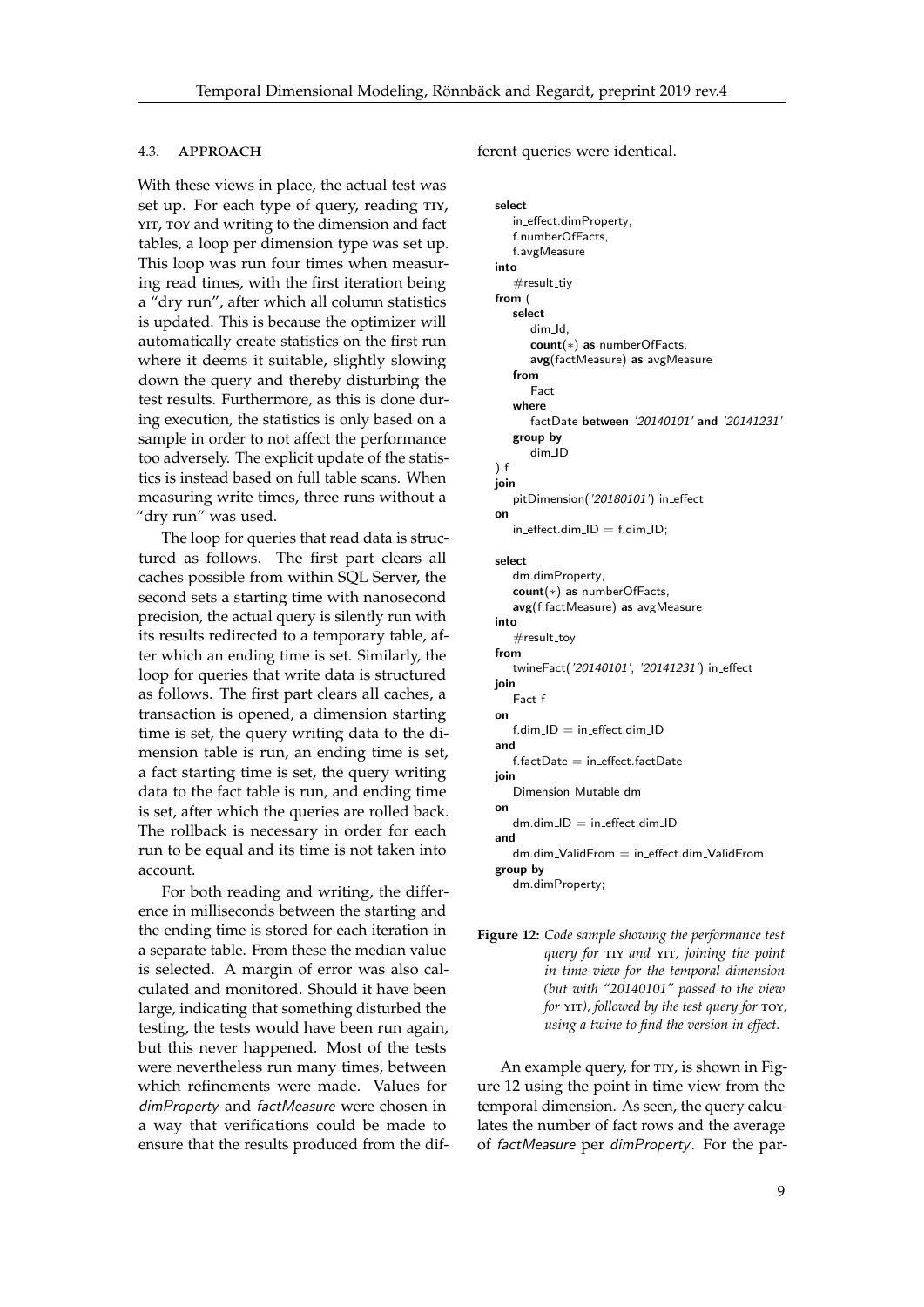ticular query, this resulted in 1 014 754 rows, which is slightly less than the unique number of dim IDs, as the randomization did not exhaust all possible references between facts and dimension values. For some types, in which fact rows are already joined to the current version, TIY can be found through a direct join of the fact and dimension table. The same calculation is also used for YIT and TOY and for all types of dimensions, which for YIT is as simple as passing a different date to the point in time view, but for toy may involve a twine, depending on the type.

## 4.4. results

To summarize the results, it clearly comes across that the different types of dimensions are geared towards specific use cases. These preferences fall into four categories; fast retrieval of the current version, the previous version, the historically correct version, or being temporally agnostic. In the first three, fact rows are temporally bound to a particular version in the dimension, whereas for the agnostic preference, fact rows and dimension rows are temporally independent. Temporal independence has faster write performance at the cost of slower read performance.

#### 4.5. general performance

As can be seen in Table [1](#page-10-0) there is no clear winner if taking both reading and writing into account. Favoring the current version are types 1, 3, 4, 5, and 7, favoring the previous is only type 3, and favoring the historically correct are types 2, 5, and 7. Favoring no particular version are temporal, optional, type 6, and junk. If only current values are of interest, type 1 is the best choice, and if only very few versions suffice, type 3 may be an option. If ad-hoc querying over versions is necessary, requirements have to be weighed against performance considerations. Whilst those types favoring a particular version perform particularly well when retrieving that version, they suffer at write time because of additional logic to include the required temporal bond.

If, for example, in a read intensive environment where historically correct versions are

necessary in most use-cases and only rarely the version in effect at an arbitrary point in time, then type 2 is the best choice, given that write performance can be sacrificed. Loading the type 2 dimension table is 50% slower than for temporal and six times slower than the update done by type 1. Loading the fact table is seven times slower than for temporal and type 1, due to a twine being necessary, but cannot be done as efficiently since finding the version in effect relies on dimStatic.

If both historically correct and current versions are common in use-cases, but still rarely the version in effect at an arbitrary point in time, then type 5 or type 7 could be a choice, but only after carefully considering the additional sacrifice in write performance. Writing to the dimension table of type 5 is seventeen times slower than temporal and writing to the fact table of type 7 is twenty-four times slower than temporal, due to the updates that both finds the version in effect and then sets it for each row. Maintaining a type 5 or type 7 dimension will over time become an insurmountable task.

If both current and the version in effect at an arbitrary point in time are common in use-cases, then our temporal and option, as well as type 6 and junk are good candidates. While junk has very similar read performance to temporal, the time is takes to load its dimension tables is doubled in comparison. For type 6, showing the best write performance of all types that retain a complete history of changes, the difference seen is explained by it having sacrificed referential integrity. However, as referential integrity must be guaranteed at some point, type 6 makes this "somebody else's problem", where it nevertheless is bound to hog some resources.

## 4.6. suitability for near real-time

To determine the suitability of each type of dimension in a microbatched near real-time data warehouse, a hypothetical data warehouse system is envisioned. This hypothetical system can either perform reading or writing, with one blocking the other. Simplistic, but not entirely unlike a real system. Assuming such a system is approaching real-time, there are four possible scenarios; write often —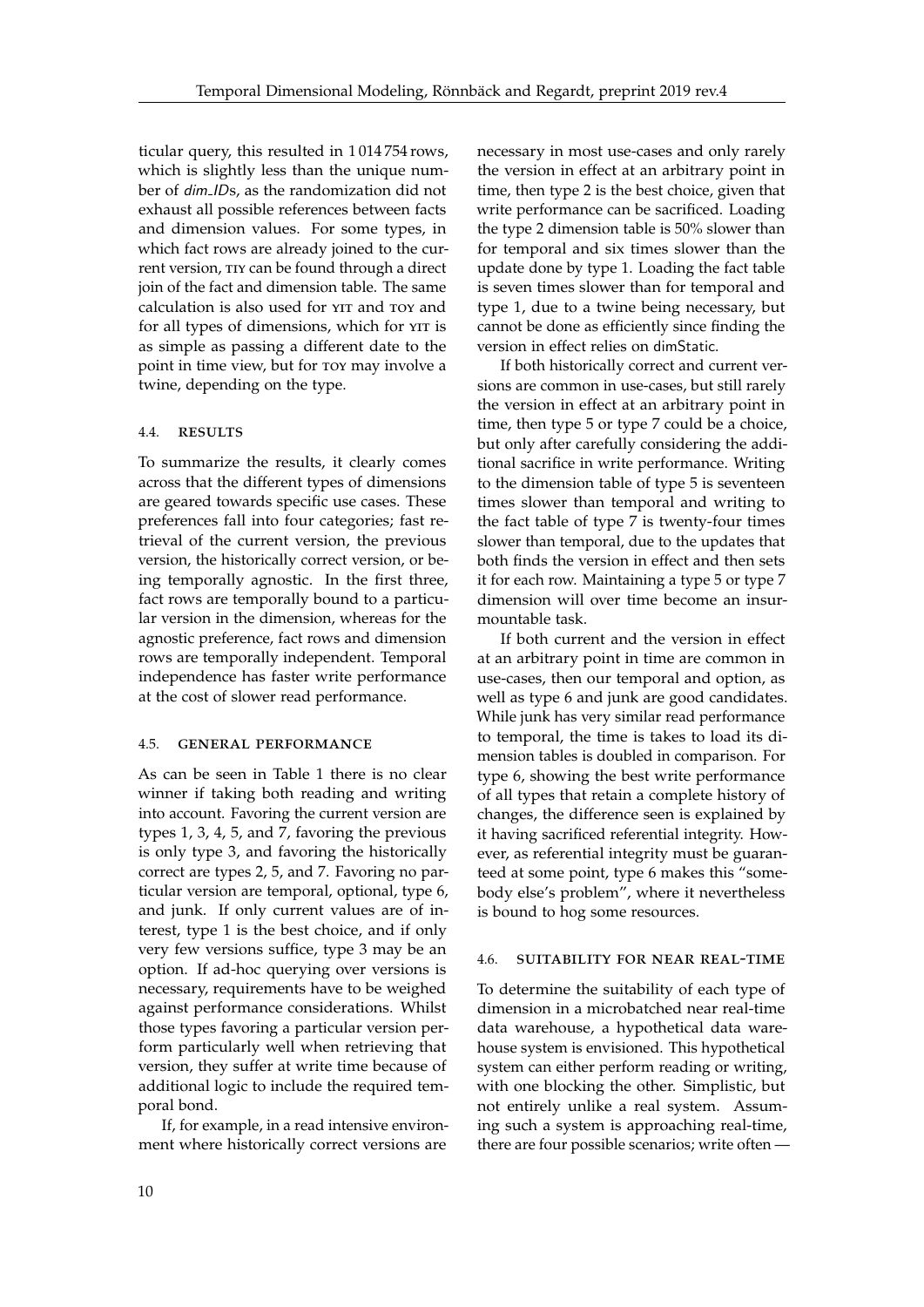<span id="page-10-0"></span>

**Table 1:** *Median execution times (in seconds) for queries reading (*tiy*,* yit*,* toy*) and writing (Dim, Fact) for the introduced temporal (and optional) dimension and each type of slowly changing dimension. The "skyline" presents the total execution time for all queries and type of query.*

read often, write often — read seldom, write seldom — read often, and write seldom read seldom. Looking at the last of these, it is easy to be misled into thinking that such a scenario is never coinciding with the requirements of real-time decision support. This is *not* the case as the determining characteristic of real-time is latency (Bateni et al. [2011\)](#page-12-11). Even in a write seldom — read seldom scenario, the rare read may take place arbitrarily close to the rare write and it may be of utmost importance that the data returned is as fresh as possible.

In order to reduce latency in the hypothetical system, the write needs to block as few reads as possible and likewise for the other way around. Type 5 and 7 are very imbalanced in this respect, also having the two poorest write performances, and cannot be recommended for near real-time requirements. The imbalance is also quite large for type 2, ranking in the bottom three for write performance together with types 5 and 7. Type 4 has poor read performance and types 1 and 3 may be disqualified for not maintaining a complete history of changes, leaving temporal, optional, type 6, and junk as the candidates.

We deliberately chose to ignore a potential issue when setting up the experiment. When rows are temporally bound, this depends on the assumption that data has been arriving synchronously over time, such that

all existing fact rows always reference the correct version. In practice, this does not always happen, and retrospective modifications have to be made, adversely affecting the total maintenance time for types 1, 2, 3, 4, 5, and 7. As there is no way to estimate the impact, depending of how large the error is, this may range from a quick fix to lengthy outages, unacceptable in a near real-time environment. This again leaves temporal, optional, type 6, and junk as the candidates.

#### 4.7. simplicity

Looking at the different models, junk is the most complex. Type 4 adds complexity in the form of a separate history table, type 2, 5, and 7 rely on some other column being static. Type 3 could lead to unwieldy tables due to the large number of columns. Type 6 is the second best with respect to model simplicity, following type 1, which naturally has the simplest model. The temporal dimension is very similar to type 6, adding an immutable table between the fact and dimension table, still keeping it on the simpler side. It also make no assumptions, allowing for every part of the dimension to change. Some lineage must exist if never before seen data is about to be loaded though, making it possible to determine if it represents a change or an addition.

Querying becomes slightly more complex for the temporal dimension, than in the temporally dependent types, but is helped by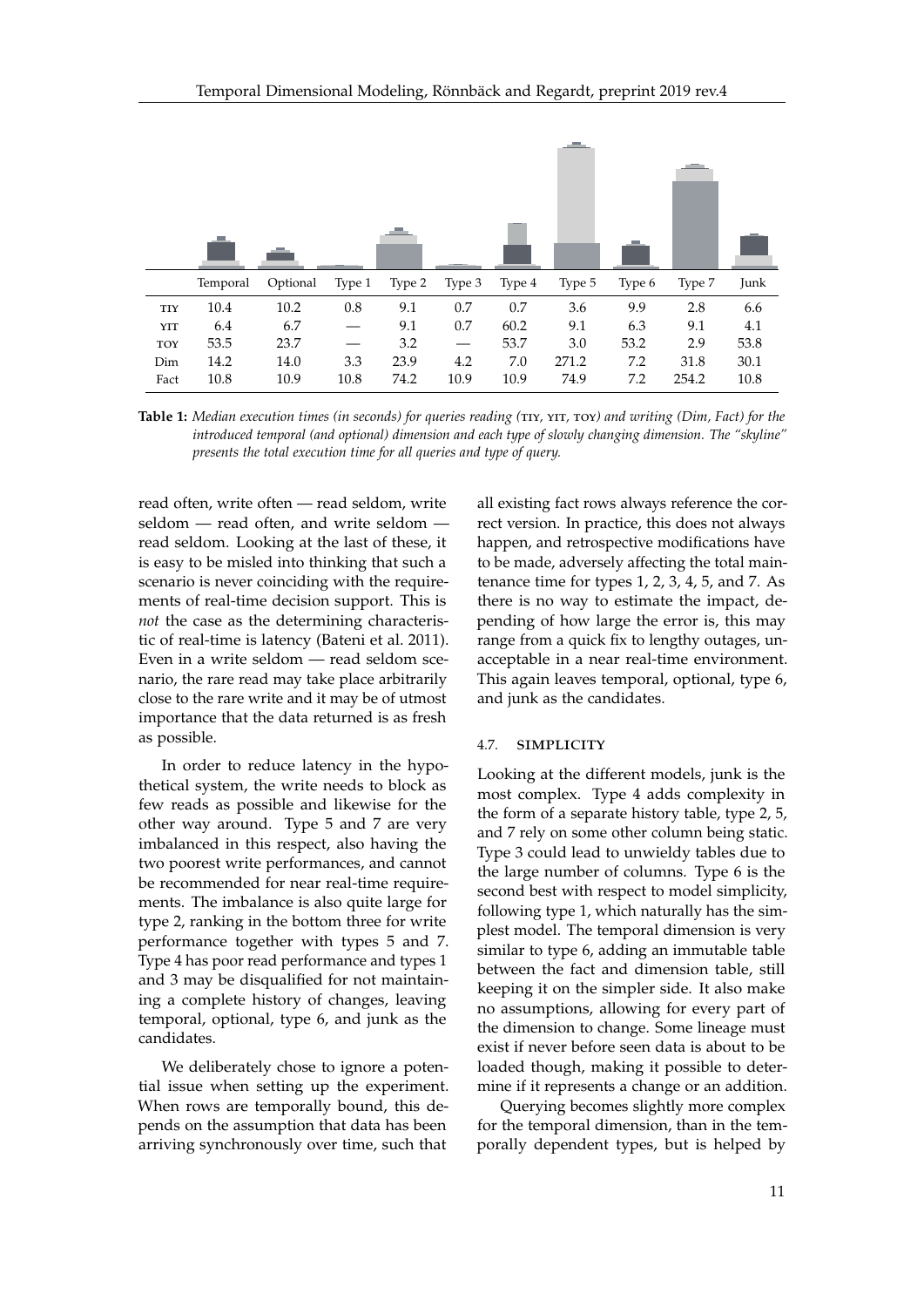"hiding" the logic behind the point in time and twine parametrized views. Every type needed a point in time view for YIT, except type 3, but under the presumption that keeping a single old version is enough. The types 4, 6, junk, and temporal all need the twine for toy. The "valid from" column in optional adds complexity to the benefit of not having to twine. This again, though, assumes that once that time point is set it is correct and will never have to be changed. Given that reading times for toy were only halved, this may not be advantageous enough to warrant its introduction.

## 5. related research

A lot of research has been done concerning performance of non-temporal dimensional models, many of which use Star Schema Benchmark, a modification of TPC-H (Rabl et al. [2013;](#page-13-11) O'Neil et al. [2009\)](#page-13-12). More recent research tend to use the newer TPC-DS benchmark model (Nambiar and Poess [2006\)](#page-13-13), but only one of its dimensions has temporal characteristics in the form of type 5. Given the state of established benchmarks, having forgotten about temporal requirements, the decision was made to produce our own test data.

A brief comparison of a subset of the types of slowly changing dimensions has been done by (V. Santos and Belo [2011\)](#page-13-14), where they using only logical reasoning come to the conclusion that type 4 is superior to all other types. Given our findings, that seems like a poor conclusion. No previous work contrasting all types of dimensions could be found.

(Johnston [2014\)](#page-12-12) discusses the need for new thinking when it comes to slowly changing dimensions and suggests a bitemporal dimension, albeit not readily implementable in current database technologies. His dimension is type 2-like as it relies on a "durable identifier" apart from the unique surrogate primary key, and therefore cannot be said to be completely temporally independent.

Big Data platforms, like Hadoop, rely on immutability of existing data. (Akinapelli, Shetye, and Sangeeta [2017\)](#page-12-13) points out that slowly changing dimensions are particularly hard to manage in this respect. Thanks to

the temporal decoupling between facts and dimensions when using our temporal dimension, databases can be insert only, which may open up for easier implementations on such platforms.

# 6. conclusions and further **RESEARCH**

Most, if not all, analytical tools have support for slowly changing dimensions, but to varying degrees with respect to different types. To name a few are: Tableau, MicroStrategy, Alteryx, SAP, Cognos, SAS, Analysis Services, and Power BI. Many database vendors also have guides for how to implement them, like Microsoft, Oracle, Vertica, Hive, SAP HANA, PostgreSQL, and IBM DB2 to name a few. ETL tools have special adapters for loading data into slowly changing dimensions, like Informatica, Microsoft Integration Services, Oracle Data Integrator, Pentaho, IBM DataStage, Apache Kafka, and others. This, if nothing else, should indicate that slowly changing dimensions are a hot topic, but as it stands, with little scientific grounding. We aimed to put them on better footing by challenging traditional types with a type of our own. There may still be situations where the traditional types may be of preference, but the introduced temporal dimension fares so well that we suggest it be the default choice when a history of changes is required. This suggestions is further accentuated when a data warehouse approaches near real-time updates. To summarize its advantages:

- It is temporally independent from the fact table, such that it may be refreshed asynchronously and favors no particular version in time.
- It has a simple model that extends upon already familiar types and it does not rely upon any part of the dimension being static.
- It is free from assumptions about the future and it may even hold future versions that will come into effect at some later time.
- It is modular and parts that change with different rates can be broken apart while keeping the same immutable connection to the fact.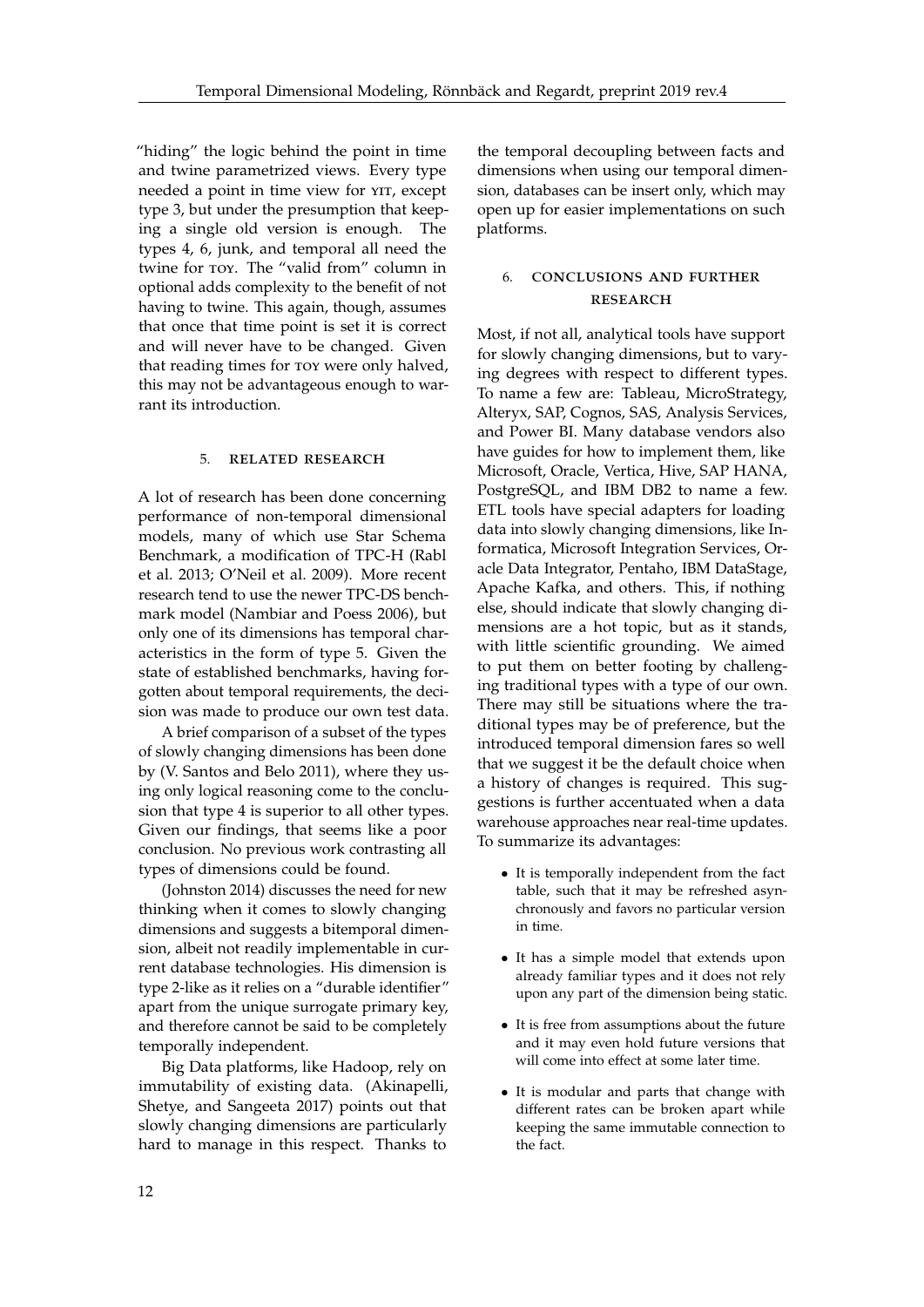- It maintains referential integrity in the database and when changes occur only inserts are used to capture these, never updates.
- Its performance is close to or better than all other types with similar capabilities, when both reading and writing is weighed in.

Along the way, we also discovered the twine; a new strategy for finding the version in effect for each fact by the times these facts were recorded. The twine is essentially a union of timelines that is sorted with an additional column containing a conditionally repeated value. It performs much better than any approach trying to produce a temporal join through some inequality condition. Twining may help many existing implementations gain better performance, as it can be used in any scenario where a temporal join is required.

There are many venues for further research. It would be interesting to utilize temporal tables, added in the ANSI:SQL 2011 standard (Kulkarni and Michels [2012\)](#page-13-15), to see if the results would be the same. We used SQL to drive the loading of the dimensions, so an investigation into how streaming data ETL tools compare is warranted. Running the same data set and queries in other database engines could give insights into possible internal optimizations that may have affected our experiment. Extending the idea of our temporal dimension to become bitemporal should be straightforward as it is already temporally decoupled from the fact table. Finding the threshold for when changes are rapid enough compared to slower changing parts that breaking the mutable dimension apart would yield even better performance is also of interest. Skewing the data differently in our experiment may also produce different results. Combining the idea of temporal dimensions with slowly changing measures (Goller and Berger [2013\)](#page-12-14) is also highly relevant.

#### **REFERENCES**

<span id="page-12-9"></span>Ahmed, Waqas, Esteban Zimányi, and Robert Wrembel (2015). "Temporal DataWarehouses: Logical Models and Querying." In: *EDA*, pp. 33–48.

- <span id="page-12-13"></span>Akinapelli, Sandeep, Ravi Shetye, and T Sangeeta (2017). "Herding the elephants: Workload-level optimization strategies for Hadoop." In: *EDBT*, pp. 699–710.
- <span id="page-12-5"></span>Araque, Francisco (2003). "Real-time Data Warehousing with Temporal Requirements." In: *CAiSE Workshops*, pp. 293–304.
- <span id="page-12-6"></span>Azvine, Behnam, Zheng Cui, and D Di Nauck (2005). "Towards real-time business intelligence". In: *BT Technology Journal* 23.3, pp. 214–225.
- <span id="page-12-11"></span>Bateni, MohammadHossein et al. (2011). "Scheduling to minimize staleness and stretch in real-time data warehouses". In: *Theory of Computing Systems* 49.4, pp. 757– 780.
- <span id="page-12-1"></span>Bliujute, Rasa et al. (1998). *Systematic change management in dimensional data warehousing*. Tech. rep. Citeseer.
- <span id="page-12-2"></span>Body, Mathurin et al. (2002). "A multidimensional and multiversion structure for OLAP applications". In: *Proceedings of the 5th ACM international workshop on Data Warehousing and OLAP*. ACM, pp. 1–6.
- <span id="page-12-4"></span>Golec, Darko, Viljan Mahnič, and Tatjana Kovač (2017). "Relational model of temporal data based on 6th normal form". In: *Tehniˇcki vjesnik* 24.5, pp. 1479–1489.
- <span id="page-12-8"></span>Golfarelli, Matteo and Stefano Rizzi (2009). "A survey on temporal data warehousing". In: *International Journal of Data Warehousing and Mining (IJDWM)* 5.1, pp. 1–17.
- <span id="page-12-14"></span>Goller, Mathias and Stefan Berger (2013). "Slowly changing measures". In: *Proceedings of the sixteenth international workshop on Data warehousing and OLAP*. ACM, pp. 47– 54.
- <span id="page-12-3"></span>Hultgren, Hans (2012). *Modeling the agile data warehouse with data vault*. New Hamilton.
- <span id="page-12-10"></span>Hutmacher, Daniel (2016). *Last row per group*. url: [https://sqlsunday.com/2016/04/](https://sqlsunday.com/2016/04/11/last-row-per-group/) [11 / last - row - per - group/](https://sqlsunday.com/2016/04/11/last-row-per-group/) (visited on 07/11/2018).
- <span id="page-12-0"></span>Inmon, William H (1992). "Building the data warehouse". In:
- <span id="page-12-12"></span>Johnston, Tom (2014). *Bitemporal data: theory and practice*. Newnes.
- <span id="page-12-7"></span>Jörg, Thomas and Stefan Dessloch (2009). "Near real-time data warehousing using state-of-the-art ETL tools". In: *International*